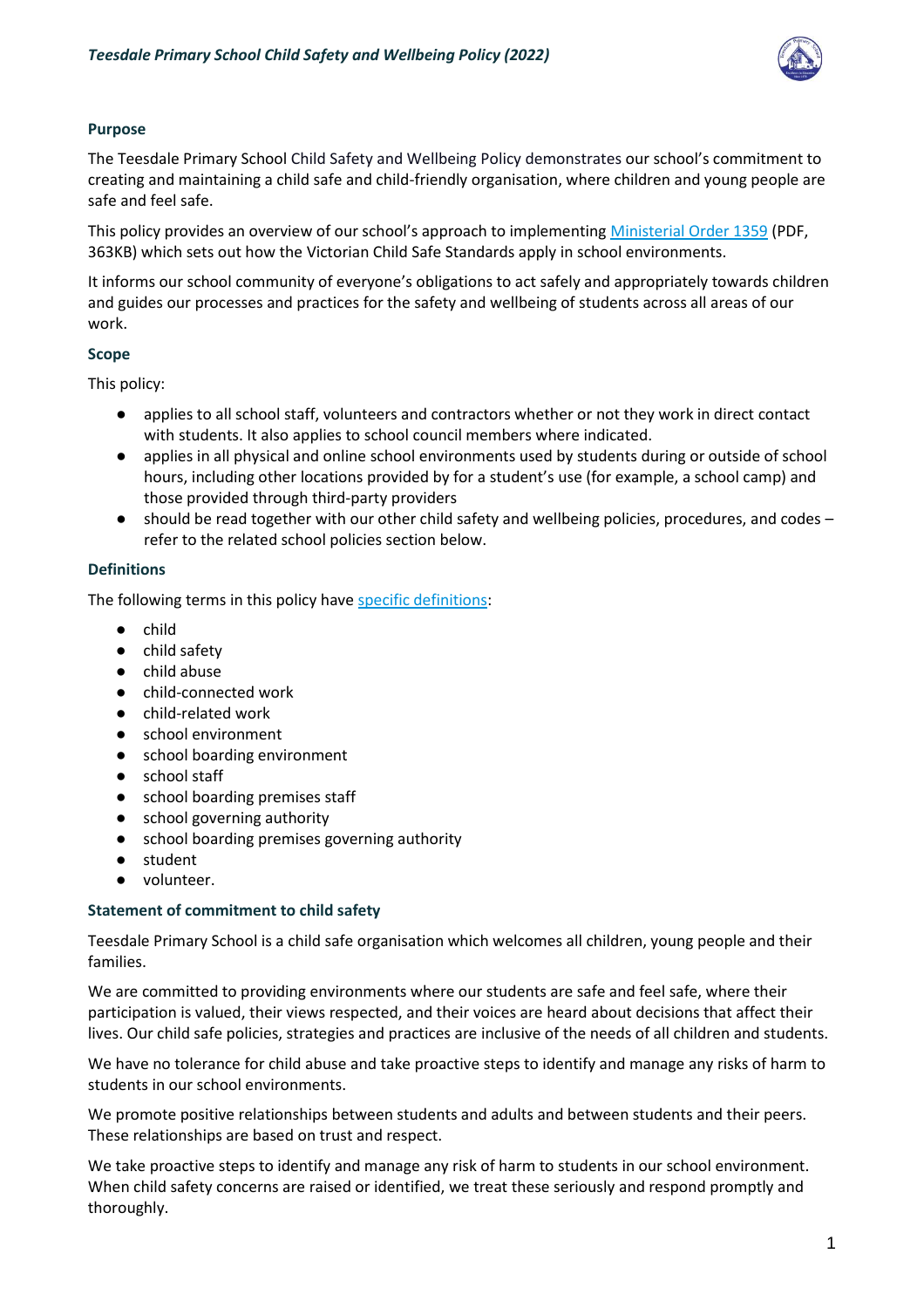### *Teesdale Primary School Child Safety and Wellbeing Policy (2022)*



Particular attention is given to the child safety needs of Aboriginal students, those from culturally and linguistically diverse backgrounds, international students, students with disabilities, those unable to live at home, children and young people who identify as lesbian, gay, bisexual, trans and gender diverse, intersex and queer (LGBTIQ+) and other students experiencing risk or vulnerability. Inappropriate or harmful behaviour targeting students based on these or other characteristics, such as racism or homophobia, are not tolerated at our school, and any instances identified will be addressed with appropriate consequences. Child safety is a shared responsibility. Every person involved in our school has an important role in promoting child safety and wellbeing and promptly raising any issues or concerns about a child's safety.

We are committed to regularly reviewing our child safe practices, and seeking input from our students, families, staff, and volunteers to inform our ongoing strategies.

### **Roles and responsibilities**

### **School leadership team**

Our school leadership team (comprising the principal and learning specialists (Teaching and Learning and Wellbeing) is responsible for ensuring that a strong child safe culture is created and maintained, and that policies and practices are effectively developed and implemented in accordance with Ministerial Order 1359.

Principals and Learning Specialists will:

- ensure effective child safety and wellbeing governance, policies, procedures, codes and practices are in place and followed
- model a child safe culture that facilitates the active participation of students, families and staff in promoting and improving child safety, cultural safety and wellbeing
- enable inclusive practices where the diverse needs of all students are considered
- reinforce high standards of respectful behaviour between students and adults, and between students
- promote regular open discussion on child safety issues within the school community including at leadership team meetings, staff meetings and school council meetings
- facilitate regular professional learning for staff and volunteers (where appropriate) to build deeper understandings of child safety, cultural safety, student wellbeing and prevention of responding to abuse
- create an environment where child safety complaints and concerns are readily raised, and no one is discouraged from reporting an allegation of child abuse to relevant authorities.

# **School staff and volunteers**

All staff and volunteers will:

- participate in child safety and wellbeing induction and training provided by the school or the Department of Education and Training, and always follow the school's child safety and wellbeing policies and procedures
- act in accordance with ou[r Child Safety Code of Conduct](https://www.teesdaleps.vic.edu.au/uploads/Child-Safe-Code-of-Conduct-2021_2022-06-03-000345_bubl.pdf)
- identify and raise concerns about child safety issues in accordance with our *Child Safety* [Responding and Reporting Obligations Policy and Procedures,](https://www.teesdaleps.vic.edu.au/uploads/TPS-Policies/Child-Safety-Responding-and-Reporting-Policy-and-Procedures-March-2019.pdf) including following th[e Four Critical](https://www.education.vic.gov.au/school/teachers/health/childprotection/Pages/report.aspx)  [Actions for Schools](https://www.education.vic.gov.au/school/teachers/health/childprotection/Pages/report.aspx)
- ensure students' views are taken seriously and their voices are heard about decisions that affect their lives
- implement inclusive practices that respond to the diverse needs of students.

# **School Council**

In performing the functions and powers given to them under the *Education and Training Reform Act 2006*, school council members will: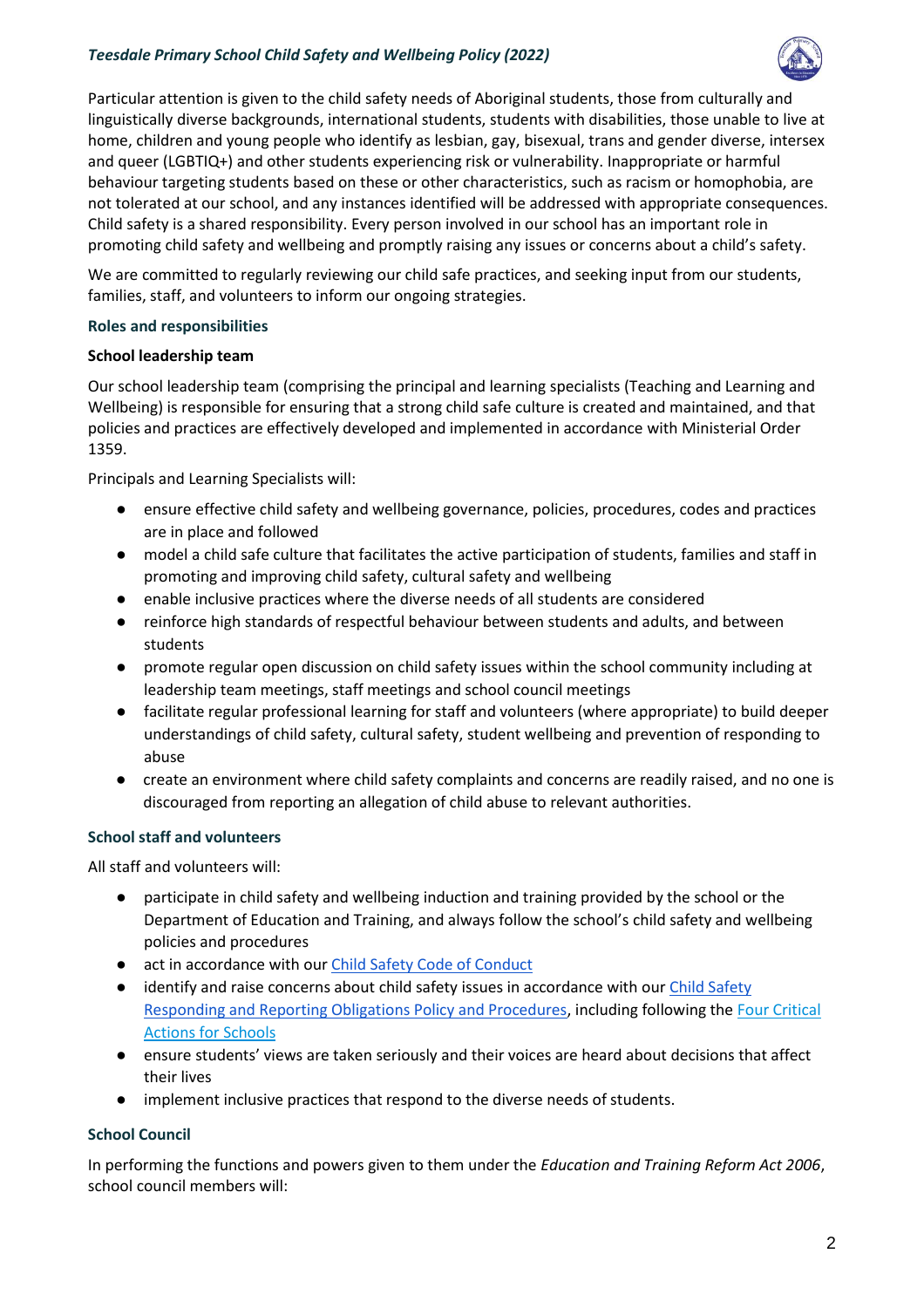

- champion and promote a child safe culture with the broader school community
- ensure that child safety is a regular agenda item at school council meetings
- undertake annual training on child safety, School Council uses the Child Safe Standards School Council Training slide presentation available on [PROTECT.](http://www.vic.gov.au/protect)
- approve updates to, and act in accordance with the Child Safety Code of Conduct to the extent that it applies to school council employees and members
- when hiring school council employees, ensure that selection, supervision, and management practices are child safe. At our school, school council employment duties are delegated to the principal who is bound by this policy.

### **Specific staff child safety responsibilities**

Teesdale Primary School has nominated a Learning Specialist to support the principal to implement our child safety policies and practices, including staff and volunteer training.

The responsibilities of the child safety champion are outlined at [Guidance for child safety champions.](https://www.vic.gov.au/guidance-child-safety-champions)

Our principal and learning specialist are the first point of contact for child safety concerns or queries and for coordinating responses to child safety incidents.

- The Principal is responsible for monitoring the school's compliance with the Child Safety and Wellbeing Policy. Anyone in our school community should approach The Principal if they have any concerns about the school's compliance with the Child Safety and Wellbeing Policy.
- The Principal is responsible for informing the school community about this policy, and making it publicly available
- Other specific roles and responsibilities are named in other child safety policies and procedures, including the Child Safety Code of Conduct, Child Safety Responding and Reporting Obligations (including Mandatory Reporting) Policy and Procedures, and Child Safety Risk Register.

Our school has also established a School Improvement Team that focus on child safety. The School Improvement Team meet regularly to identify and respond to any ongoing matters related to child safety and wellbeing.

Our School Improvement Team monitors the Child Safety Risk Register.

# **Child Safety Code of Conduct**

Our Child Safety Code of Conduct sets the boundaries and expectations for appropriate behaviours between adults and students. It also clarifies behaviours that are not acceptable in our physical and online environments.

We ensure that students also know what is acceptable and what is not acceptable so that they can be clear and confident about what to expect from adults in the school.

The [Child Safety Code of Conduct](https://www.teesdaleps.vic.edu.au/uploads/Child-Safe-Code-of-Conduct-2021_2022-06-03-000345_bubl.pdf) also includes processes to report inappropriate behaviour.

#### **Managing risks to child safety and wellbeing**

At our school we identify, assess and manage risks to child safety and wellbeing in our physical and online school environments. These risks are managed through our child safety and wellbeing policies, procedures and practices, and in our activity specific risk registers, such as those we develop for off-site overnight camps, adventure activities and facilities and services we contract through third party providers for student use.

Our Child Safety Risk Register is used to record any identified risks related to child abuse alongside actions in place to manage those risks. Our school leadership team will monitor and evaluate the effectiveness of the actions in the Child Safety Risk Register at least annually.

#### **Establishing a culturally safe environment**

At Teesdale Primary School we are committed to establishing an inclusive and culturally safe school where the strengths of Aboriginal culture, values and practices are respected.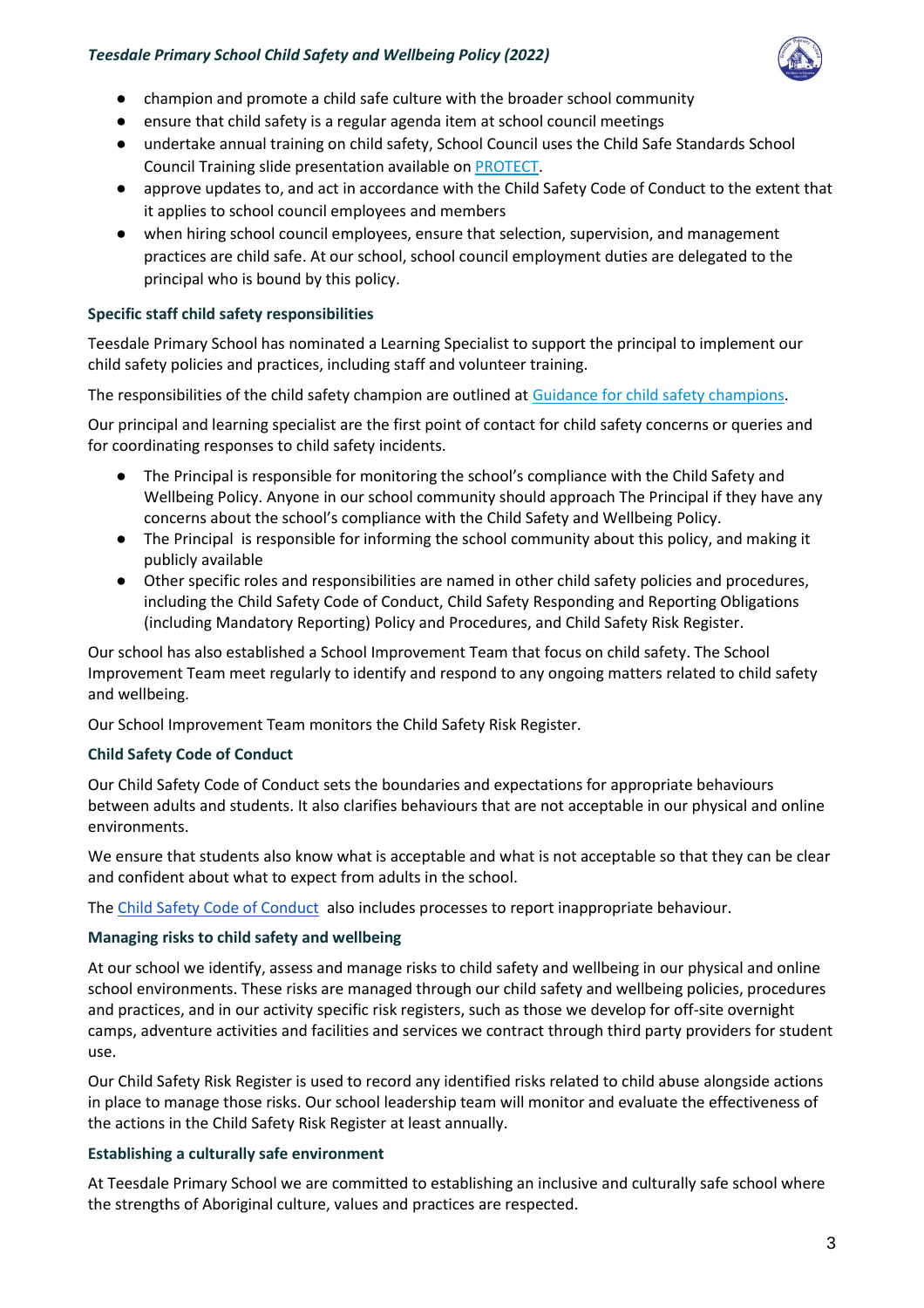

We think about how every student can have a positive experience in a safe environment. For Aboriginal students, we recognise the link between Aboriginal culture, identity and safety and actively create opportunities for Aboriginal students and the Aboriginal community to have a voice and presence in our school planning, policies, and activities.

We have developed the following strategies to promote cultural safety in our school community:

- Begin each day with an Acknowledgement of Country.
- Fly the Aboriginal and Torres Strait Islander flags on school grounds.
- Display plaques and signs to Acknowledge Country and Traditional Owners.
- Build schoolwide knowledge of Aboriginal histories, cultures, perspectives, values, skills and attitudes through the implementation of an Indigenous Studies 'Discovery' subject.

#### **Student empowerment**

To support child safety and wellbeing at Teesdale Primary School, we work to create an inclusive and supportive environment that encourages students and families to contribute to our child safety approach and understand their rights and their responsibilities.

Respectful relationships between students are reinforced and we encourage strong friendships and peer support in the school to ensure a sense of belonging through implementing our whole school approach to Respectful Relationships, our student Code of Conduct, our school values and the use of restorative practices.

We inform students of their rights through our whole school approach to Respectful Relationships and give them the skills and confidence to recognise unsafe situations with adults or other students and to speak up and act on concerns relating to themselves or their peers. We ensure our students know who to talk to if they are worried or feeling unsafe and we encourage them to share concerns with a trusted adult at any time. Students and families can also access information on how to report concerns at Parent Concerns and [Complaints Policy](https://www.teesdaleps.vic.edu.au/uploads/TPS-Policies/Complaints-Policy-2019.pdf)

When the school is gathering information in relation to a complaint about alleged misconduct or abuse of a child, we will listen to the complainant's account and take them seriously, check our understanding of the complaint, support the student and keep them (and their parents and carers, as appropriate) informed about progress.

#### **Family engagement**

Our families and the school community have an important role in monitoring and promoting children's safety and wellbeing and helping children to raise any concerns.

To support family engagement, at Teesdale Primary School we are committed to providing families and community with accessible information about our school's child safe policies and practices and involving them in our approach to child safety and wellbeing.

We will create opportunities for families to have input into the development and review of our child safety policies and practices and encourage them to raise any concerns and ideas for improvement.

We do this by:

- using our Educational Policy sub-committee to lead the regular review of all policies, including those related to child safety.
- all of our child safety policies and procedures will be available for students and parents via the school website
- Newsletters will inform families and the school community about any significant updates to our child safety policies or processes, and strategies or initiatives that we are taking to ensure student safety.
- PROTECT Child Safety posters will be displayed across the school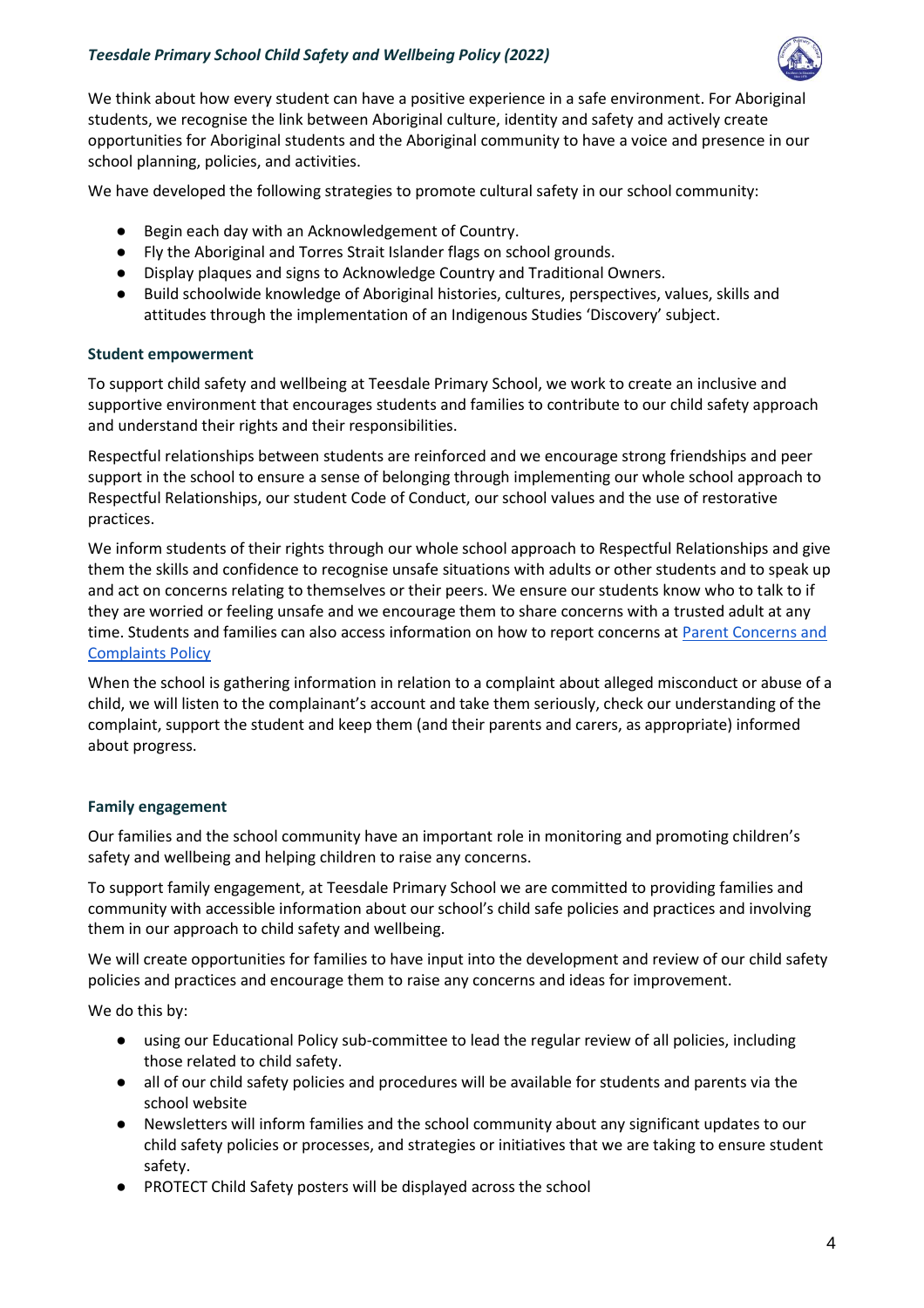

### **Diversity and equity**

As a child safe organisation, we celebrate the rich diversity of our students, families and community and promote respectful environments that are free from discrimination. Our focus is on wellbeing and growth for all.

We recognise that every child has unique skills, strengths and experiences to draw on.

We pay particular attention to individuals and groups of children and young people in our community with additional and specific needs. This includes tailoring our child safety strategies and supports to the needs of:

- Aboriginal children and young people
- children from culturally and linguistically diverse backgrounds
- children and young people with disabilities
- children unable to live at home or impacted by family violence
- international students
- children and young people who identify as LGBTIQ+.

Our [Student Wellbeing and Engagement Policy](https://www.teesdaleps.vic.edu.au/uploads/TPS-Policies/Engagement-and-Wellbeing-Policy-2020.pdf) provides more information about the measures we have in place to support diversity and equity.

#### **Suitable staff and volunteers**

At Teesdale Primary School, we apply robust child safe recruitment, induction, training, and supervision practices to ensure that all staff, contractors, and volunteers are suitable to work with children.

#### **Staff recruitment**

When recruiting staff, we follow the Department of Education and Training's recruitment policies and guidelines, available on the Policy and Advisory Library (PAL) at:

- [Recruitment in Schools](https://www2.education.vic.gov.au/pal/recruitment-schools/overview)
- [Suitability for Employment Checks](https://www2.education.vic.gov.au/pal/suitability-employment-checks/overview)
- [School Council Employment](https://www2.education.vic.gov.au/pal/school-council-employment/overview)
- [Contractor OHS Management.](https://www2.education.vic.gov.au/pal/contractor-ohs-management/policy)

When engaging staff to perform child-related work, we:

- sight, verify and record the person's Working with Children clearance or equivalent background check such as a Victorian teaching registration
- collect and record:
	- o proof of the person's identity and any professional or other qualifications
	- o the person's history of working with children
	- o references that address suitability for the job and working with children.

#### **Staff induction**

All newly appointed staff will be expected to participate in our child safety and wellbeing induction program. The program will include a focus on:

- the Child Safety and Wellbeing Policy (this document)
- the Child Safety Code of Conduct
- the Child Safety Responding and Reporting Obligations (including Mandatory Reporting) Policy and Procedures and
- any other child safety and wellbeing information that school leadership considers appropriate to the nature of the role.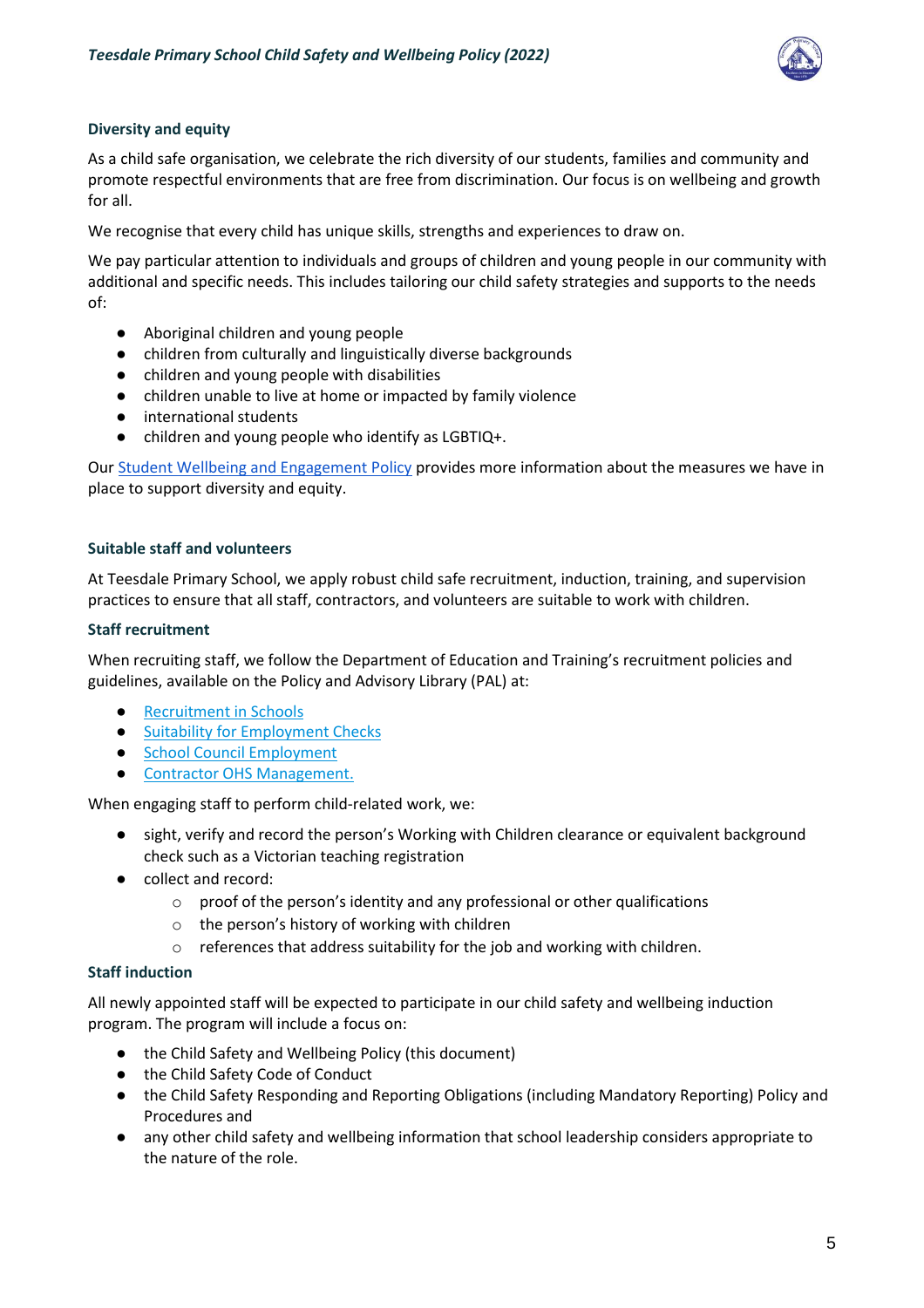

### **Ongoing supervision and management of staff**

All staff engaged in child-connected work will be supervised appropriately to ensure that their behaviour towards children is safe and appropriate.

Staff will be monitored and assessed to ensure their continuing suitability for child-connected work. This will be done by the school's performance management process, and, monitoring the annual registration requirements for both teachers and education support staff.

Inappropriate behaviour towards children and young people will be managed swiftly and in accordance with our school and department policies and our legal obligations. Child safety and wellbeing will be paramount.

### **Suitability of volunteers**

All volunteers are required to comply with [our Volunteers Policy,](https://www.teesdaleps.vic.edu.au/uploads/TPS-Policies/Volunteers-Policy-2021.pdf) which describes how we assess the suitability of prospective volunteers and outlines expectations in relation to child safety and wellbeing induction and training, and supervision and management.

### **Child safety knowledge, skills and awareness**

Ongoing training and education are essential to ensuring that staff understand their roles and responsibilities and develop their capacity to effectively address child safety and wellbeing matters.

In addition to the child safety and wellbeing induction, our staff will participate in a range of training and professional learning to equip them with the skills and knowledge necessary to maintain a child safe environment.

Staff child safety and wellbeing training will be delivered at least annually and will include guidance on:

- our school's child safety and wellbeing policies, procedures, codes, and practices
- completing the Protecting Children [Mandatory Reporting and Other Legal Obligations](http://elearn.com.au/det/protectingchildren/) online module annually
- recognising indicators of child harm including harm caused by other children and students
- responding effectively to issues of child safety and wellbeing and supporting colleagues who disclose harm
- how to build culturally safe environments for children and students
- information sharing and record keeping obligations
- how to identify and mitigate child safety and wellbeing risks in the school environment.

Other professional learning and training on child safety and wellbeing, for example, training for our volunteers, will be tailored to specific roles and responsibilities and any identified or emerging needs or issues.

#### **School council training and education**

To ensure our school council is equipped with the knowledge required to make decisions in the best interests of student safety and wellbeing, and to identify and mitigate child safety and wellbeing risks in our school environment, the council is trained at least annually. Training includes guidance on:

- individual and collective obligations and responsibilities for implementing the Child Safe Standards and managing the risk of child abuse
- child safety and wellbeing risks in our school environment
- Teesdale Primary School child safety and wellbeing policies, procedures, codes and practices

# **Complaints and reporting processes**

Teesdale Primary School fosters a culture that encourages staff, volunteers, students, parents, and the school community to raise concerns and complaints. This makes it more difficult for breaches of the code of conduct, misconduct or abuse to occur and remain hidden.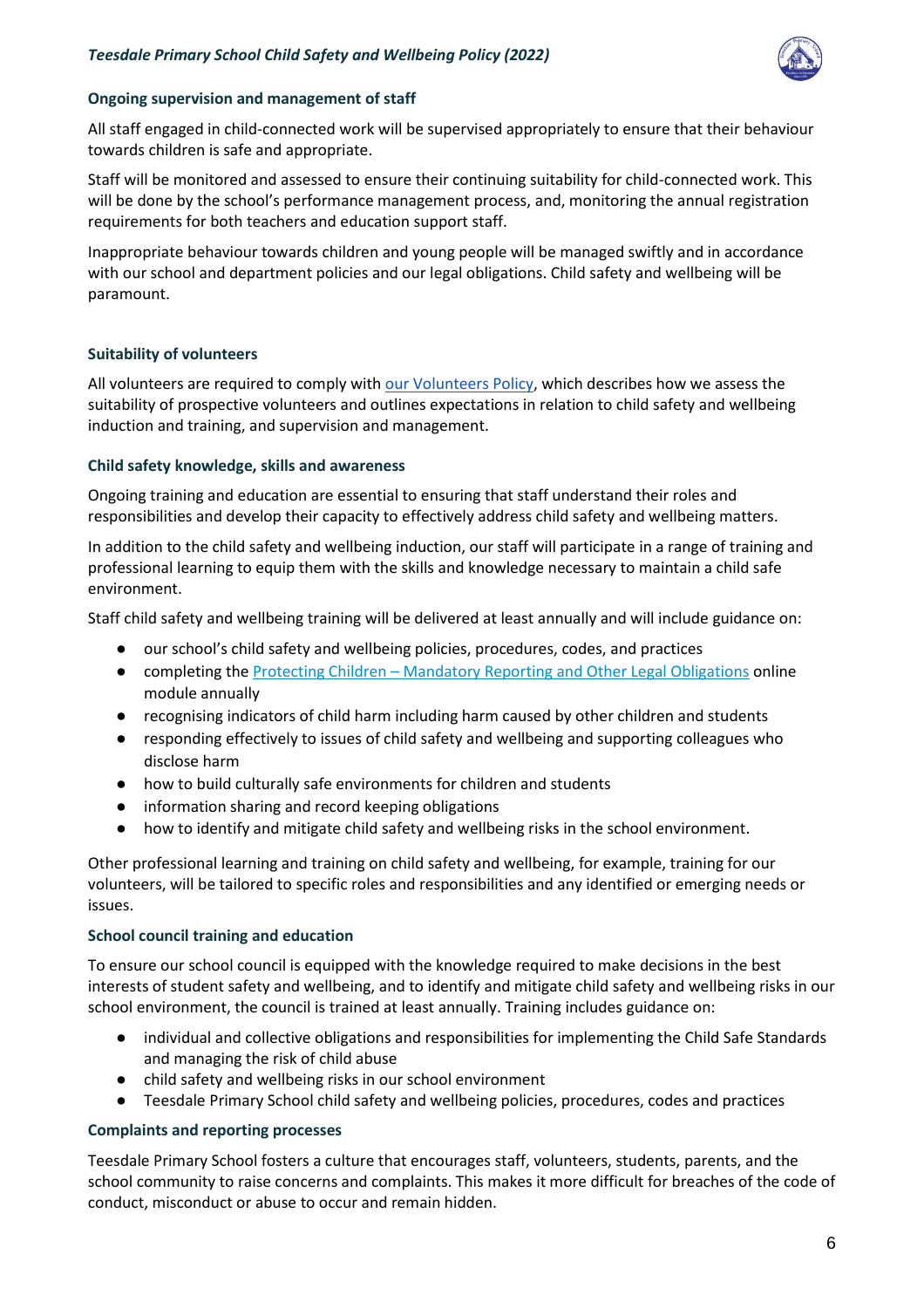

We have clear pathways for raising complaints and concerns and responding and this is documented in our school's [Complaint Policy.](https://www.teesdaleps.vic.edu.au/uploads/TPS-Policies/Complaints-Policy-2019.pdf)

If there is an incident, disclosure, allegation or suspicion of child abuse, all staff and volunteers (including school council employees) must follow our [Child Safety Responding and Reporting Obligations Policy and](https://www.teesdaleps.vic.edu.au/uploads/TPS-Policies/Child-Safety-Responding-and-Reporting-Policy-and-Procedures-March-2019.pdf)  [Procedures.](https://www.teesdaleps.vic.edu.au/uploads/TPS-Policies/Child-Safety-Responding-and-Reporting-Policy-and-Procedures-March-2019.pdf) Our policy and procedures address complaints and concerns of child abuse made by or in relation to a child or student, school staff, volunteers, contractors, service providers, visitors or any other person while connected to the school.

As soon as any immediate health and safety concerns are addressed, and relevant school staff have been informed, we will ensure our school follows:

- the [Four Critical Actions](https://www.education.vic.gov.au/Documents/about/programs/health/protect/FourCriticalActions_ChildAbuse.pdf) for complaints and concerns relating to adult behaviour towards a child
- the [Four Critical Actions: Student Sexual Offending](https://www.education.vic.gov.au/school/teachers/health/childprotection/Pages/stusexual.aspx) for complaints and concerns relating to student sexual offending

Our [Student Wellbeing and Engagement Policy](https://www.teesdaleps.vic.edu.au/uploads/TPS-Policies/Engagement-and-Wellbeing-Policy-2020.pdf) and [Bullying Prevention Policy](https://www.teesdaleps.vic.edu.au/uploads/TPS-Policies/Bullying-Prevention-Policy-2020.pdf) cover complaints and concerns relating to student physical violence or other harmful behaviours.

# **Communications**

Teesdale Primary School is committed to communicating our child safety strategies to the school community through:

- ensuring that key child safety and wellbeing policies are available on our website including the Child Safety and Wellbeing Policy (this document), Child Safety Code of Conduct, and the Child Safety Responding and Reporting Obligations (including Mandatory Reporting) Policy and Procedure
- displaying PROTECT around the school
- updates in our school newsletter
- ensuring that child safety is a regular agenda item at school leadership meetings, staff meetings and school council meetings.

# **Privacy and information sharing**

Teesdale Primary School collects, uses, and discloses information about children and their families in accordance with Victorian privacy laws, and other relevant laws. For information on how our school collects, uses and discloses information refer to: [Schools' Privacy Policy](https://www.education.vic.gov.au/Pages/schoolsprivacypolicy.aspx).

# **Records management**

We acknowledge that good records management practices are a critical element of child safety and wellbeing and manage our records in accordance with the Department of Education and Training's policy: [Records Management](https://www2.education.vic.gov.au/pal/records-management/policy) – School Records

# **Review of child safety practices**

At Teesdale Primary School, we have established processes for the review and ongoing improvement of our child safe policies, procedures, and practices.

We will:

- review and improve our policy every 2 years or after any significant child safety incident
- analyse any complaints, concerns, and safety incidents to improve policy and practice
- act with transparency and share pertinent learnings and review outcomes with school staff and our school community.

# **Related policies and procedures**

This Child Safety and Wellbeing Policy is to be read in conjunction with other related school policies, procedures, and codes. These include our: